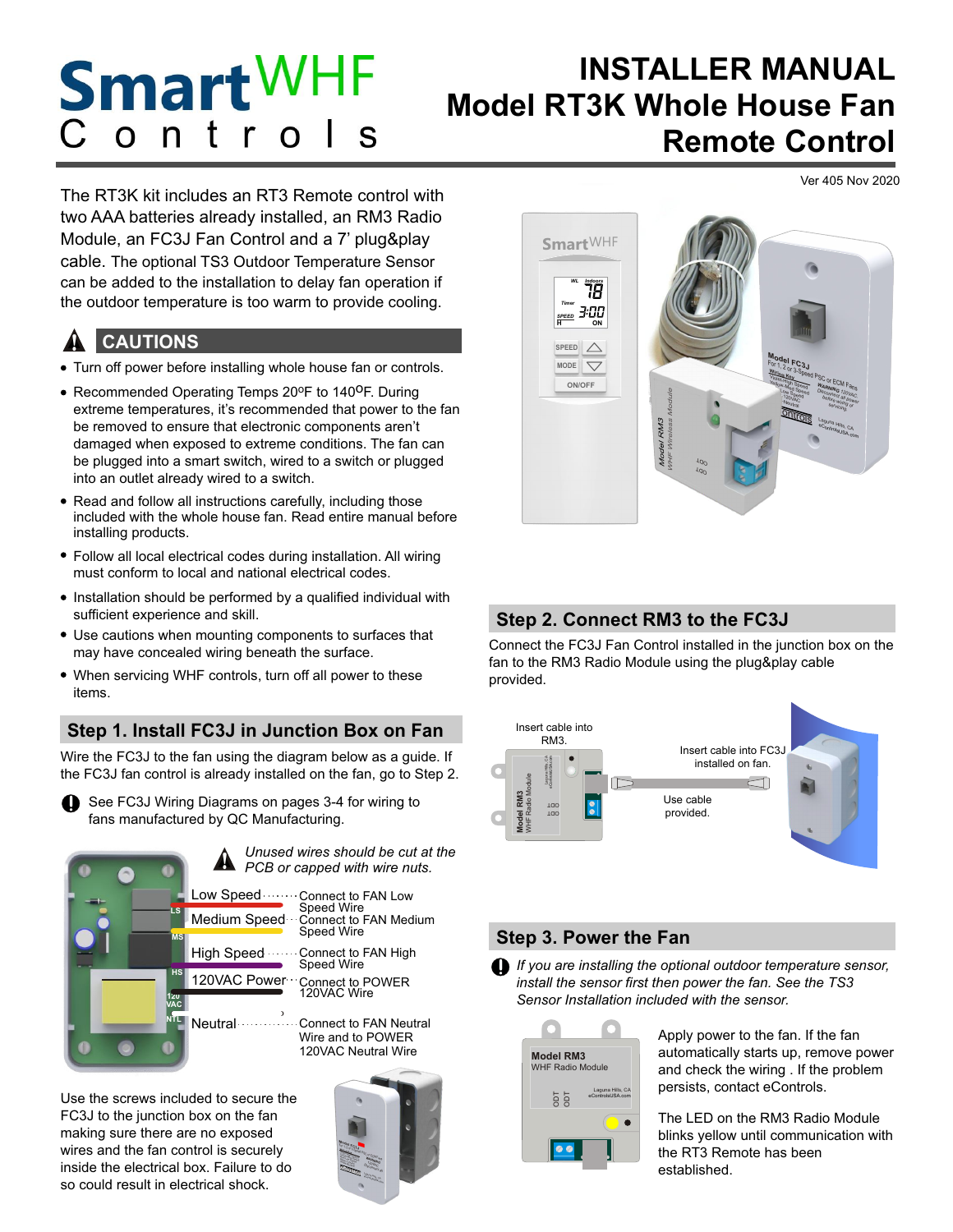## **Step 4. Establish Communication Between RT3 Remote and RM3 Module**

The RT3 Remote and RM3 Module are prelinked and automatically establish communication once the units are powered.

Use the pull tab on the back of the RT3 Remote to activate the AAA batteries already installed. Tilting the remote up will light the LCD and establish communication with the RM3.



**Model RM3** WHF Radio Module ODT ODT Laguna Hills, CA eControlsUSA.com

The RM3 LED turns solid green and WL is displayed on the RT3 once the units are communicating, usually within seconds.

Pull Tab

# **Step 5. Set Options**

# **Set the Number of Fan Speeds**

The RT3 is factory set to a 2-speed fan. For 3-speed and 1-speed fan installations, set the Number of Fan Speeds to reflect the type of fan installed.



Access Options- Press and hold the  $MODE$  key then while holding the MODE key, press either  $\triangle$  or  $\nabla$  to display the first option.

- **•** Press the MODE key until Speed is displayed.
- $\bullet$  Press the  $\triangle$  or  $\triangledown$  key to change the number of speeds. The change is saved when the backlight turns off.

## **High Speed Start**

For some installations, a low speed start may not be adequate to fully open the damper doors. When this option is set to ON and starting the fan in low speed, the fan will start in high speed to open the damper doors and after about 10 seconds will return to the low speed setting. Default is Off.



Access Options- Press and hold the  $MODE$  key then while holding the  $MODE$ key, press either  $\Delta$  or  $\nabla$  to display the first option.

- **•** Press the MODE key until HSS is displayed.
- $\bullet$  Press the  $\triangle$  key to turn the option on or press the  $\sqrt{\sqrt{ }}$  key to turn the option off. The change is saved when the backlight turns off.

# **Step 6. Checking the Installation**

## **CHECK FAN OPERATION**

The fan defaults to Timer Mode. Press the  $|ON/OFF|$  key to turn the fan ON.

## **CHECK FAN SPEEDS**

## **2-Speed Fan**

- Verify that the fan is running in High speed.
- $\bullet$  Press the SPEED key to change to Low (L). Verify the fan is running in Low speed.
- $\bullet$  Press the SPEED key to return to High (H) speed.

## **3-Speed Fan**

- Verify that the fan is running in High speed.
- $\bullet$  Press the SPEED key to change to Low (L). Verify the fan is running in Low speed.
- $\bullet$  Press the SPEED key to change to Medium (M). Verify the fan is running in Medium speed.
- **Press the SPEED key to return to High (H) speed.**

Press the ON/OFF key to turn the fan OFF.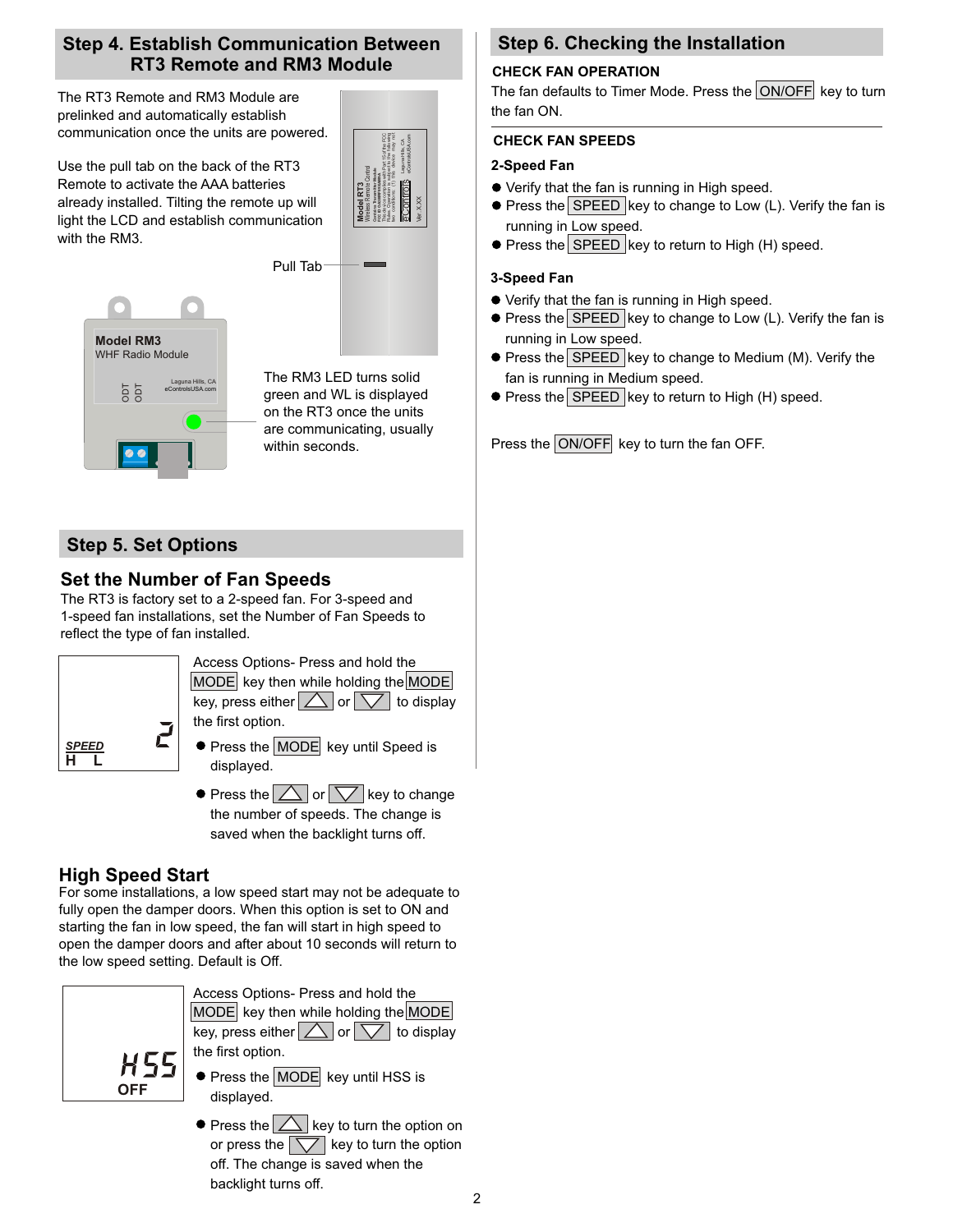# **FC3J Wiring Diagrams for fans manufactured by QC Manufacturing**

Use the tables below to determine which wiring diagram to wire the Fan and Power to the FC3J. The wire colors used by the Fan manufacturer for high, medium and low speed vary with fan models. The model number is on a label on the Fan.

# **CLASSIC Series**

# **Blue Fan**, PSC Motor

| Model # | <b>Speeds</b> | <b>Wiring Diagram</b> |
|---------|---------------|-----------------------|
| CL-1500 | One           | <b>WD-01</b>          |
| CL-2250 | Two           | WD-02                 |
| CL-3100 | Two           | WD-02                 |
| CL-4700 | Two           | WD-02                 |
| CL-5400 | Two           | WD-02                 |
| CL-6000 | Two           | WD-02                 |
| CL-7000 | Two           | <b>WD-02</b>          |

# **ENERGY SAVER Series**

## **Green Fan**, ECM Motor

| Model # | <b>Speeds</b> | <b>Wiring Diagram</b> |
|---------|---------------|-----------------------|
| ES-1500 | One           | WD-03                 |
| ES-2250 | Two           | WD-04                 |
| ES-3100 | Two           | WD-06                 |
| ES-4700 | Two           | WD-06                 |
| ES-5400 | Two           | WD-06                 |
| ES-6000 | Two           | WD-06                 |
| ES-7000 | Two           | WD-06                 |

# **TRIDENT PRO Series**

|  | <b>Red Fan, PSC Motor</b> |
|--|---------------------------|
|--|---------------------------|

| Model #         | <b>Speeds</b> | <b>Wiring Diagram</b> |
|-----------------|---------------|-----------------------|
| Tri Pro-1.5X    | One           | WD-01                 |
| Tri Pro- $2.5X$ | Two           | WD-02                 |
| Tri Pro-3.3X    | Two           | WD-02                 |
| Tri Pro-4.8X    | Two           | WD-02                 |
| Tri Pro-5.5X    | Two           | WD-02                 |
| Tri Pro-6.0X    | Two           | WD-02                 |
| Tri Pro-7.0X    | Two           | WD-02                 |

# **STEALTH PRO Series**

Black Fan, ECM Motor

| Model #      | <b>Speeds</b> | <b>Wiring Diagram</b> |
|--------------|---------------|-----------------------|
| STL Pro 1.5X | One           | WD-03                 |
| STL Pro 2.5X | Two           | WD-04                 |
| STL Pro 3.3X | Two           | WD-06                 |
| STL Pro 4.8X | Three         | WD-05                 |
| STL Pro 5.5X | Three         | WD-05                 |
| STL Pro 6.0X | Three         | WD-05                 |
| STL Pro 6.7X | Three         | WD-05                 |

# $\blacktriangle$  Cautions - Be sure to follow all codes in your locality.

## **Safety**

Be sure all power to the Fan is OFF beore attempting any wiring.

#### **Power Wiring**

Use AWG14 Romex cable or a heavy duty (15A) power cord to power the Fan.

## **Ground Wiring**

All green or bare copper ground wires should be tied together and to the ground screw in the bottom of the electrical box on the Fan.

#### **Unused Wires**

Be sure to cap any unused wire from the FC3J with smaller blue wire nuts.